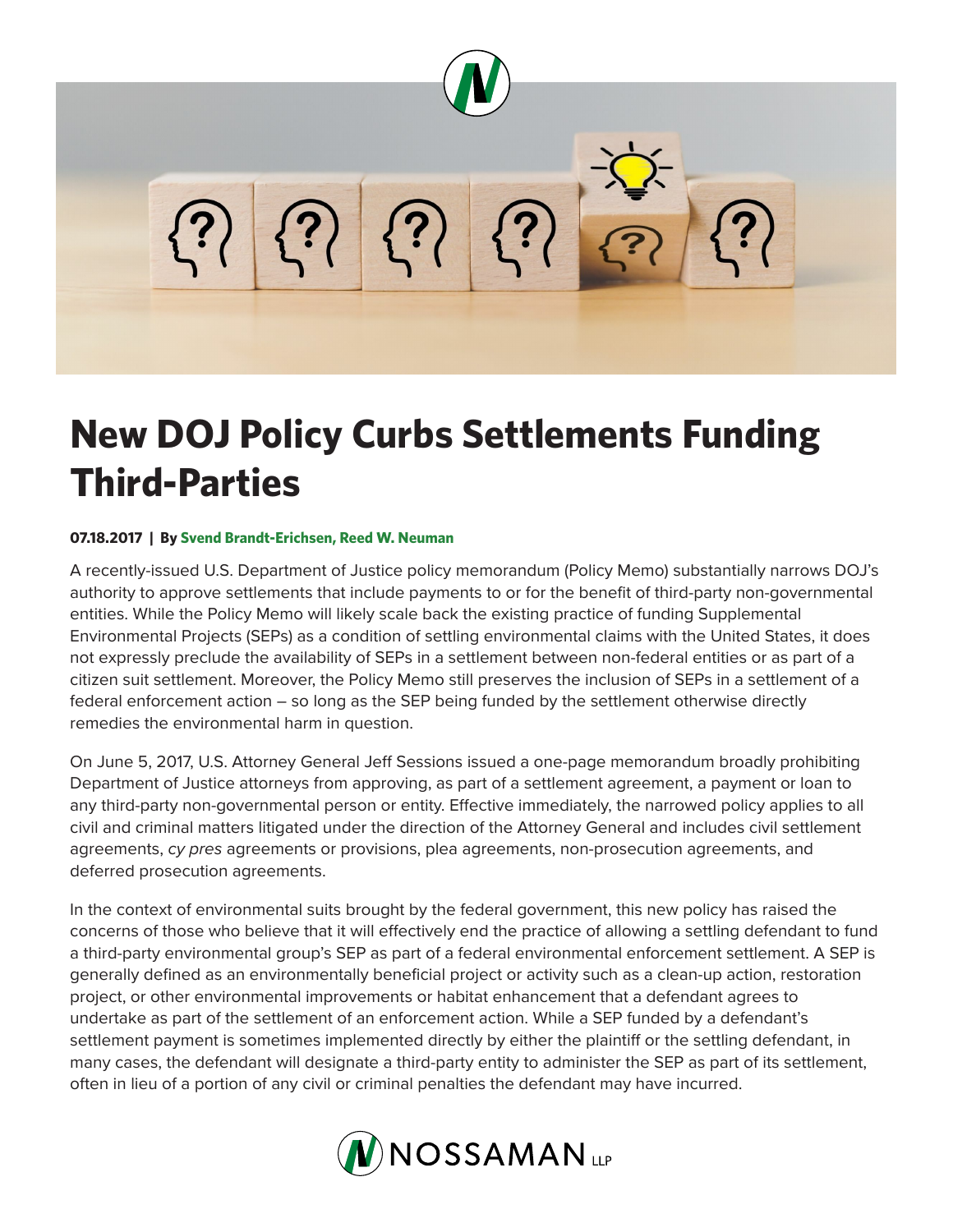Although the Policy Memo ultimately does place limits on settlement payments that may be made to thirdparty non-governmental organizations, it is not an absolute prohibition on the inclusion of SEPs in a settlement of an environmental claim. The Policy Memo still leaves open other ways in which the funding of SEPs administered by third-parties may be considered in a settlement.

## **Settlements with non-federal entities not affected, including citizen suits**

First, the Policy Memo does not affect settlement agreements for environmental suits involving non-federal entities, including citizen suits. The Policy Memo limits its application to all civil and criminal cases litigated under the direction of the [U.S] Attorney General and only precludes U.S. Department of Justice attorneys from entering into any agreement on behalf of the United States in settlement… that directs or provides for a payment or loan to any non-governmental person or entity that is not a party to the dispute. On the other hand, a defendant settling environmental claims with entities not represented by the U.S. Department of Justice – i.e. a state government, non-governmental organization, or any other non-federal entity – is not subject to the Policy Memo's limitations.

While Department of Justice attorneys must approve certain settlement agreements related to environmental suits between non-federal entities – e.g. a settlement agreement to a Clean Water Act citizen suit – the Policy Memo appears to apply only to Department of Justice attorneys that directly litigated in the proceeding on behalf of the United States. In other words, a Department of Justice attorney's involvement in approving a settlement between non-federal entities is unlikely to trigger the prohibitions set forth in the Policy Memo.

## **A settlement that directly remedies the [environmental] harm is still permissible**

Second, the Policy Memo does not categorically prohibit all settlement agreements that include payments to non-governmental, third party organizations as a condition of settlement with the United States. Rather, it contains three limited exceptions to this prohibition – (i) payments or loans that provide restitution to a victim **or that otherwise directly remedies the harm that is sought to be redressed, for example, harm to the environment** or from official corruption; (ii) payments for legal or other professional services rendered in connection with the case; or (iii) payments expressly authorized by statute, including restitution and forfeiture. This language suggests that under the Policy Memo, a settlement payment could still conceivably fund a SEP, so long as the payment and SEP can be characterized as directly remed[ying] the [environmental] harm sought to be redressed.

This means that any proposed settlement agreement that includes a payment to a third-party nongovernmental organization for a SEP must be crafted to ensure that the payment directly addresses the harm to the environment. For example, a settlement proposal that allows the settling party to provide funds in support of a third-party's SEP created to provide environmental health monitoring in San Diego County may not be sufficiently direct in remedying the harms sought to be redressed if the suit was related to a Clean Water Act claim in the Santa Clara River. But a settlement proposal providing that the settling party make payments to a third-party to fund a SEP created to remediate the Santa Clara River may be sufficiently direct in remedying the environmental harm at issue under the Policy Memo. Whether the proposed settlement payment/funded SEP is sufficiently direct in redressing the harm to the environment will likely be a point of contention in settlement negotiations with the federal government under this policy going forward.

The Department of Justice anticipates issuing additional guidance in the near future that may further clarify the permissibility of using settlement payments to fund SEPs administered by third-party non-governmental